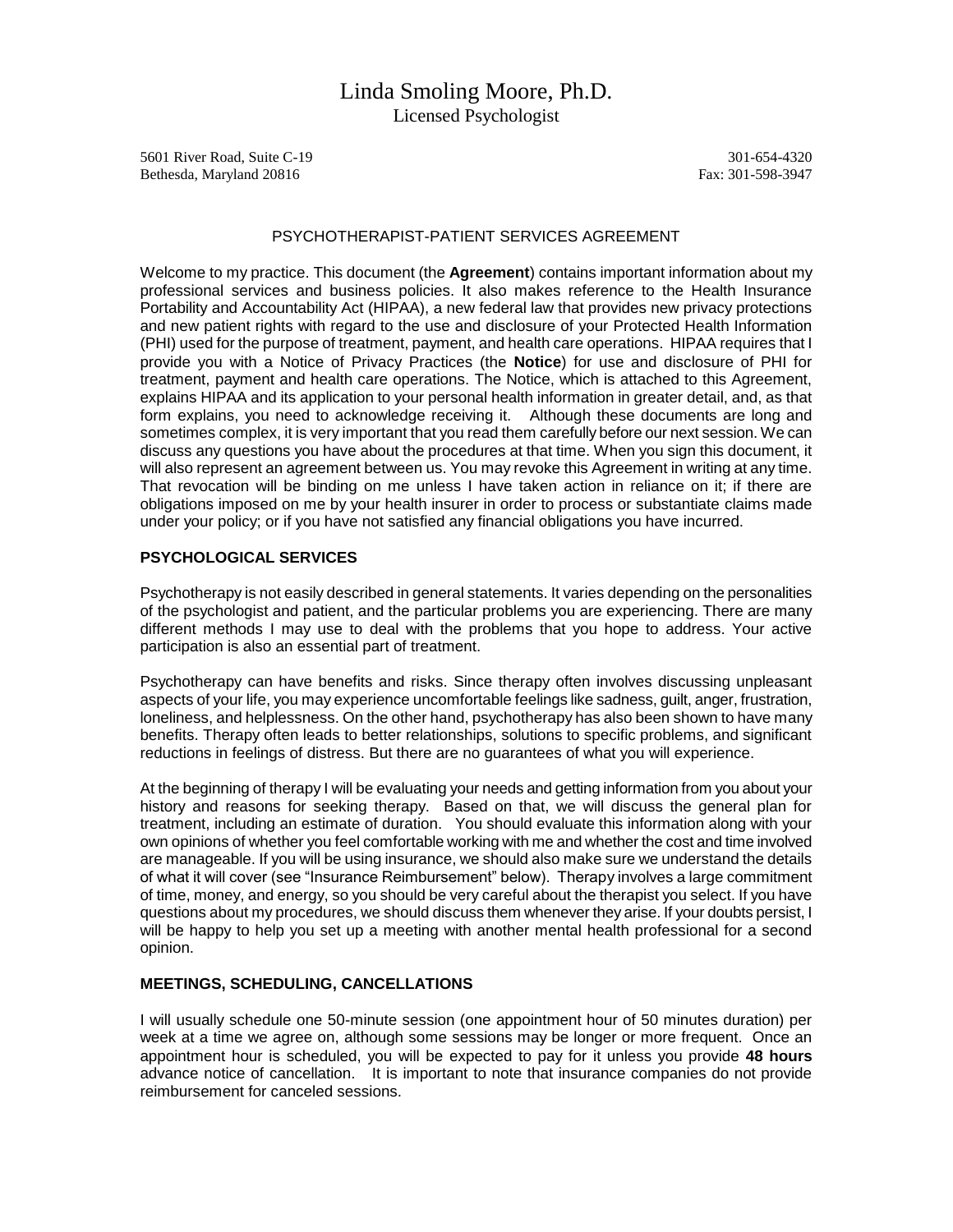# **PROFESSIONAL FEES**

An initial consultation is generally scheduled over the phone. Fees for this initial consultation and subsequent services may be discussed at this time or during our first meeting. Please be sure to ask for clarification for any questions you might have regarding my professional fees. In addition to weekly appointments, I charge the hourly session fee for other professional services you may need, though I will break down the hourly cost if I work for periods of less than one hour. Other services include report writing, telephone conversations lasting longer than 5 minutes, consulting with other professionals with your permission, preparation of records or treatment summaries, and the time spent performing any other service you may request of me.

# **LEGAL PROCEEDINS**

It is my policy not to participate in any court proceedings. Further it is my policy not to provide any written records, including clinical notes, summaries, or to participate in any depositions.

# **CONTACTING ME**

My office telephone number is **301-654-4320**. I may not be immediately available by telephone, as I do not answer the phone when I am with a patient. My telephone is answered by voice mail. No one other than myself has access to messages left, and I monitor messages frequently during the day. I will make every effort to return your call on the same day you make it, with the exception of weekends and holidays. If you are difficult to reach, please inform me of some times when you will be available. In emergencies, if you are unable to reach me and feel that you can't wait for me to return your call, in addition to leaving a voice message, contact your family physician or the nearest emergency room and ask for the psychologist or psychiatrist on call. If I will be away for an extended time, I will provide you with the name of a colleague to contact, if necessary.

# **LIMITS ON CONFIDENTIALITY**

The law protects the privacy of all communications between a patient and a psychologist. In most situations, I can only release information about your treatment to others if you sign a written Authorization form that meets certain legal requirements imposed by HIPAA and/or Maryland law. However, in the following situations, no authorization is required:

I may occasionally find it helpful to consult other health and mental health professionals about a case. During a consultation, I do not reveal the identity of my patient. The other professionals are also legally bound to keep the information confidential. If you don't object, I will not tell you about these consultations unless I feel that it is important to our work together. I will note all consultations in my records.

If you are involved in a court proceeding and a request is made for information concerning your diagnosis and treatment, such information is protected by the psychologist-patient privilege law. I cannot provide any information without your written authorization, or a court order. If you are involved in or contemplating litigation, you should consult with your attorney to determine whether a court would be likely to order me to disclose information.

If a government agency is requesting the information for health oversight activities, I may be required to provide it for them.

If a patient files a complaint or lawsuit against me, I may disclose relevant information regarding that patient in order to defend myself.

There are some situations in which I am legally obligated to take actions which would involve revealing some information about a patient's treatment. These situations, which are unusual in my practice, include:.

If I have reason to believe that a child or vulnerable adult has been subjected to abuse or neglect, or that a vulnerable adult has been subjected to self-neglect, or exploitation, the law requires that I file a report with the appropriate government agency, usually the local office of the Department of Social Services. Once such a report is filed, I may be required to provide additional information.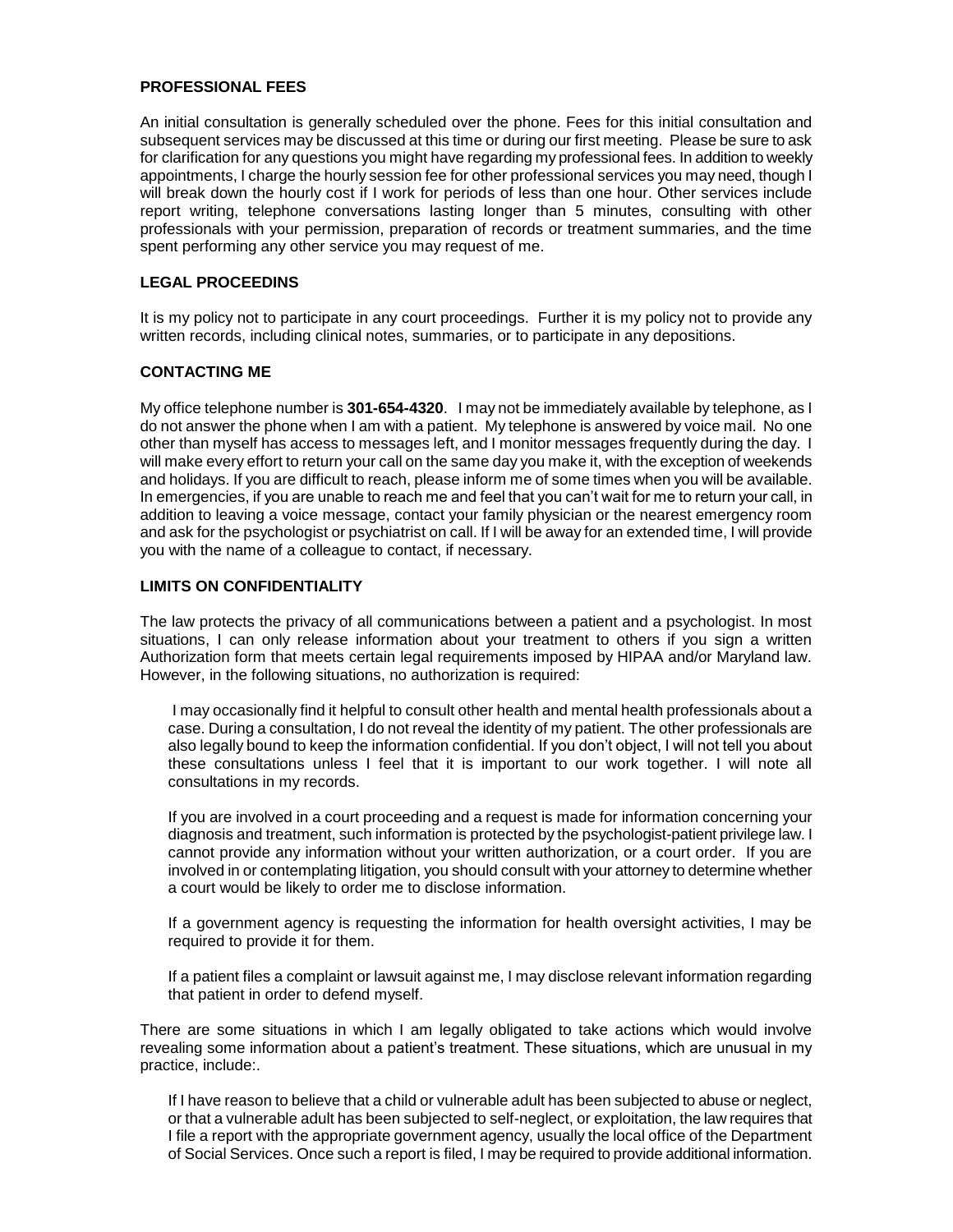If I know that a patient has a propensity for violence and the patient indicates that he/she has the intention to inflict imminent physical injury upon a specified victim(s), I may be required to take protective actions. These actions may include establishing and undertaking a treatment plan that is calculated to eliminate the possibility that the patient will carry out the threat, seeking hospitalization of the patient and/or informing the potential victim or the police about the threat.

If I believe that there is an imminent risk that a patient will inflict serious physical harm or death on him/herself, or that immediate disclosure is required to provide for the patient's emergency health care needs, I may be required to take appropriate protective actions, including initiating hospitalization and/or notifying family members or others who can protect the patient.

If such a situation arises, I will make every effort to fully discuss it with you before taking any action and I will limit my disclosure to what is necessary.

While this written summary of **exceptions to confidentiality** should prove helpful in informing you about potential problems, it is important that we discuss any questions or concerns that you may have now or in the future. The laws governing confidentiality can be quite complex, and I am not an attorney. In situations where specific advice is required, formal legal advice may be needed.

# **PROFESSIONAL RECORDS**

You should be aware that, pursuant to HIPAA, I keep Protected Health Information about you in two sets of professional records. One set constitutes your **Clinical Record**. It includes information about your reasons for seeking therapy, a description of the ways in which your problem impacts on your life, your diagnosis, the goals that we set for treatment, your progress towards those goals, your medical and social history, your treatment history, any past treatment records that I receive from other providers, reports of any professional consultations, your billing records, and any reports that have been sent to anyone, including reports to your insurance carrier. Except in unusual circumstances that disclosure is reasonably likely to endanger the life or physical safety of you or another person, you have the right examine and/or receive a copy of your Clinical Record, if you request it in writing. Because these are professional records, they can be misinterpreted and/or upsetting to untrained readers. For this reason, I recommend that you initially review them in my presence, or have them forwarded to another mental health professional so you can discuss the contents. In most circumstances, I am allowed to charge a copying fee of \$1.00 per page (and certain other expenses). The exceptions to this policy are contained in the attached Notice Form. If I refuse your request for access to your Clinical Records, you have a right of review, which I will discuss with you upon request.

In addition, I also keep a set of **Psychotherapy Notes**. These Notes are for my own use, designed to assist me in providing you with the best treatment, and have an even greater degree of privacy protection. While the contents of Psychotherapy Notes vary from client to client, they can include the contents of our conversations, my analysis of those conversations, and how they impact on your therapy. They also contain particularly sensitive information that you may reveal to me that is not required to be included in your Clinical Record. These Psychotherapy Notes are kept separate from your Clinical Record. While insurance companies can require that you authorize me to release your Clinical Record as a condition of covering treatment, they cannot require you to authorize release of Psychotherapy Notes as a condition of coverage, nor penalize you in any way for your refusal. In Maryland, you have a legal right to examine and/or receive a copy of your Psychotherapy Notes unless I determine that knowledge of the contents would be injurious to your health.

# **PATIENT RIGHTS**

HIPAA provides you with several rights with regard to your Clinical Records and disclosures of protected health information, although most have already been provided under Maryland law. These rights are covered in detail in the attached **Notice** document, and I am happy to discuss any of these rights with you.

#### **MINORS & PARENTS**

Patients under 16 years of age who are not emancipated, and their parents, should be aware that the law may allow parents to examine their child's treatment records. While privacy in psychotherapy is very important, particularly with teenagers, parental involvement is also essential to successful treatment. Therefore, it is usually my policy to request an agreement from any patient between 16 and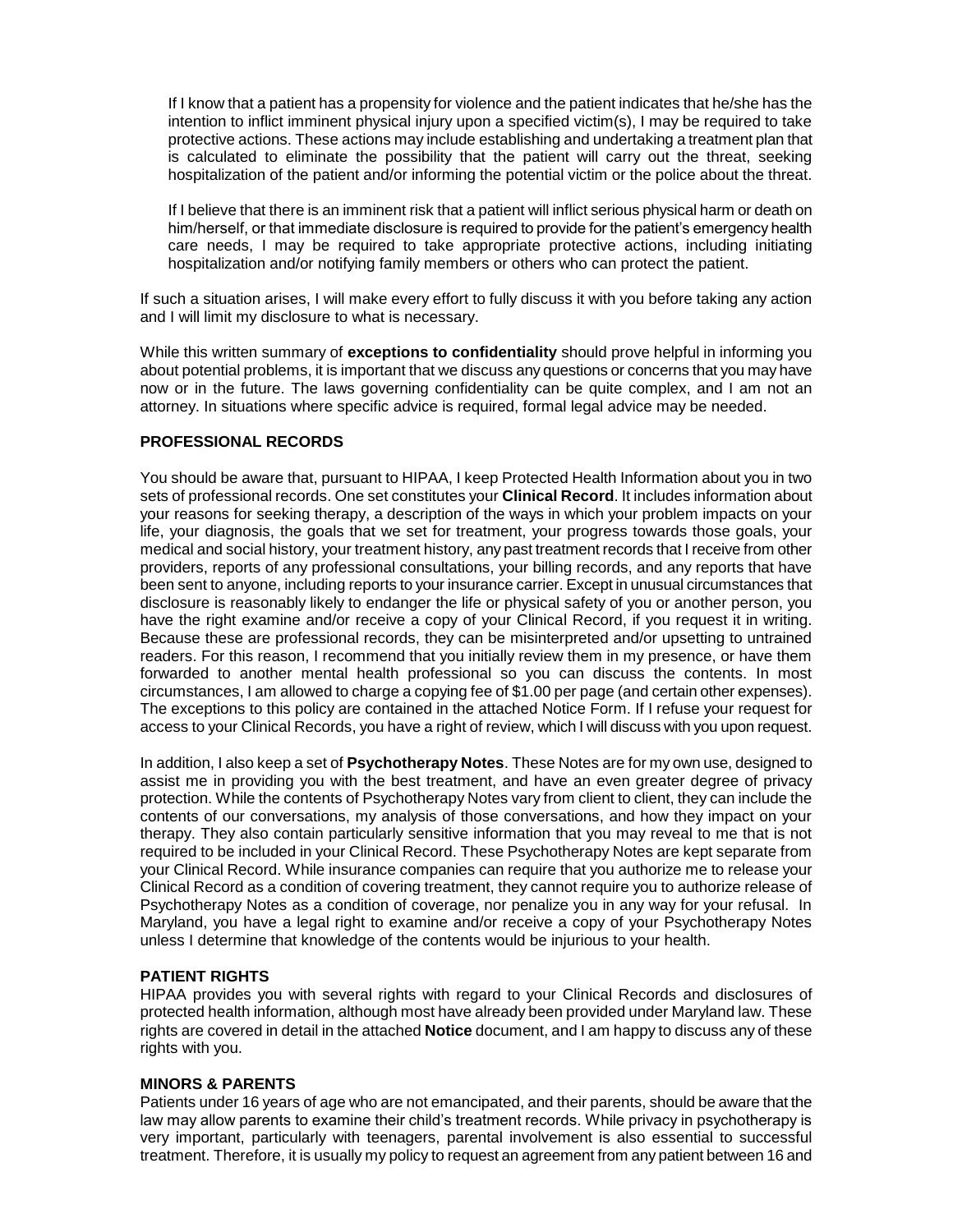18 and his/her parents allowing me to share general information about the progress of treatment and their child's attendance at scheduled sessions. Any other communication will require the child's authorization, unless I feel that the child is in danger or is a danger to someone else, in which case, I will notify the parents of my concern. Before giving parents any information, I will discuss the matter with the child, if possible, and do my best to handle any objections he/she may have.

# **BILLING AND PAYMENTS**

You will be expected to pay for each session at the time it is held, or when you receive a monthly statement, at the rate indicated under "Professional Fees." In general, you will submit any insurance claim yourself, and receive reimbursement directly, unless you have insurance coverage that requires another arrangement. Payment schedules for other professional services will be agreed to when they are requested. In circumstances of unusual financial hardship, I may be willing to negotiate a fee adjustment or payment installment plan.

If your account has not been paid for more than 60 days and arrangements for payment have not been agreed upon, I have the option of using legal means to secure the payment. This may involve hiring a collection agency or going through small claims court which will require me to disclose otherwise confidential information. In most collection situations, the only information I release regarding a patient's treatment is his/her name, the nature of services provided, and the amount due. If such legal action is necessary, its costs will be included in the claim.

# **INSURANCE REIMBURSEMENT**

In order for us to set realistic treatment goals and priorities, it is important to evaluate what resources you have available to pay for your treatment. If you have a health insurance policy, it will usually provide some coverage for mental health treatment. Although I do not contract with any insurance companies, I will fill out forms and provide you with whatever assistance I can in helping you receive the benefits to which you are entitled; however, you (not your insurance company) are responsible for full payment of my fees. It is very important that you find out exactly what mental health services your insurance policy covers.

You should carefully read the section in your insurance coverage booklet that describes mental health services. If you have questions about the coverage, call your plan administrator. I will discuss with you your understanding of the information you receive from your insurance company, and, if it is necessary to clear confusion, I will be willing to call the company on your behalf.

You should ascertain not only the rate of reimbursement your policy provides, but any limits, such as prior authorization, insurance company review of the need for treatment, or limits on the number of sessions covered that are part of the policy.

You should also be aware that your contract with your health insurance company requires that I provide it with information relevant to the services that I provide to you. You provide such information to an insurance company when you attach my bill to your claim form and submit it for reimbursement. In the rare cases in which I must file the claim directly (e.g. Medicare), I am required to provide a clinical diagnosis, the type of treatment you are receiving, and the dates of treatment. Sometimes I am required to provide additional clinical information such as treatment plans or summaries, or copies of your entire Clinical Record. In such situations, I will make every effort to release only the minimum information about you that is necessary for the purpose requested. Maryland law prevents insurers from making unreasonable demands for information, but there are no specific guidelines about what unreasonable includes. If I believe that your health insurance company is requesting an unreasonable amount of information, I will call it to your attention and we can discuss what to do. You can instruct me not to send requested information, but this could result in claims not being paid and an additional financial burden being placed on you. Once the insurance company has this information, it bears the responsibility for privacy protection of the information. I will provide you with a copy of any report I submit, if you request it.